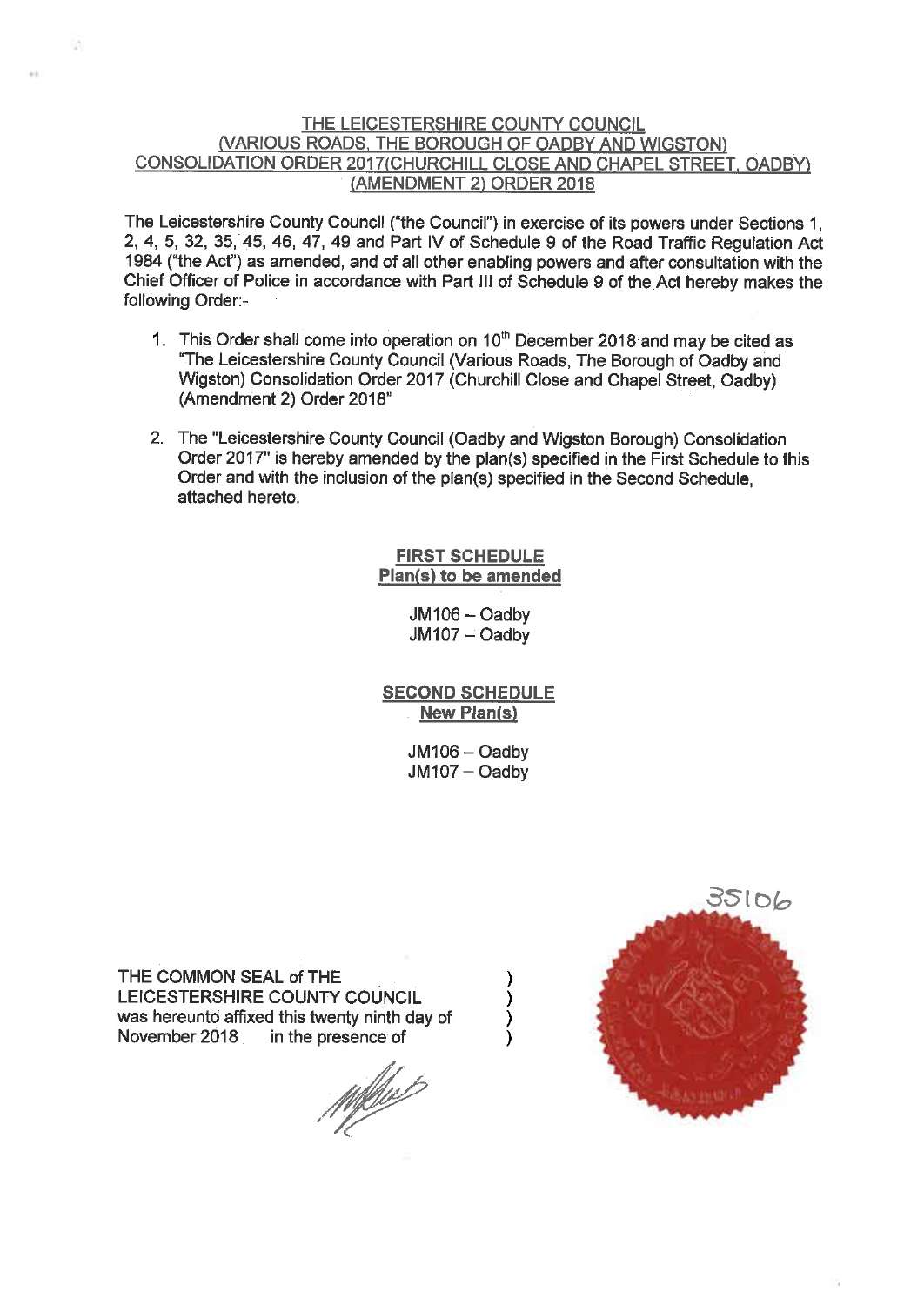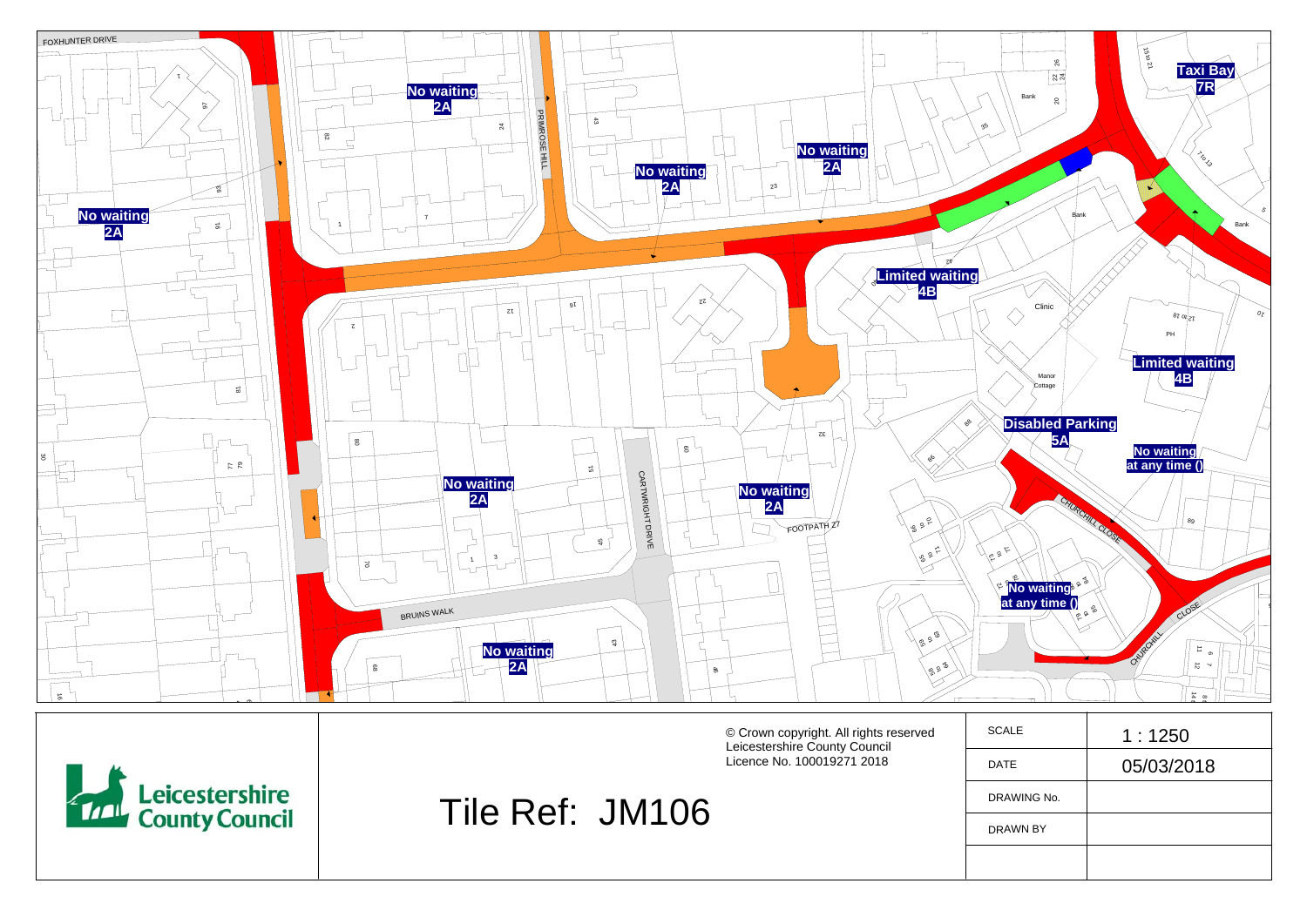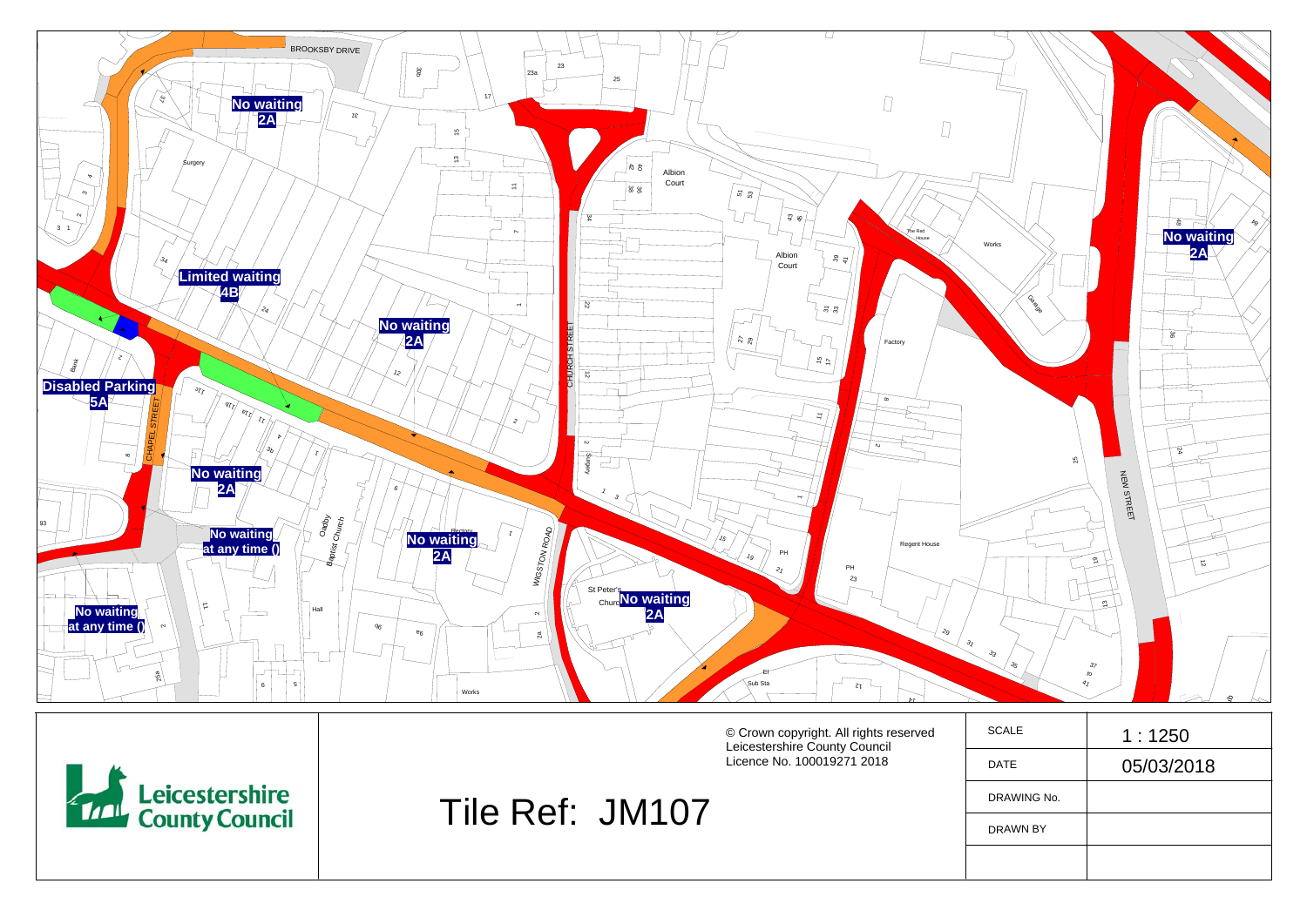



#### DATE: 14/02/2018

#### Page  $1$  of  $4$

- 4K: Limited waiting 1 hour no return within 1 hour Fri-Weds 8am-6pm
- 4L: Limited waiting 2 hours no return within 1 hour Mon-Fri 8am-5pm
- 4M: Limited waiting 1 hour no return within 1 hour Mon-Fri 8am-5pm
- 4N: Limited waiting 2 hours no return within 1 hour 8am-6pm
- 4P: Limited waiting 4 hours no return for 12 hours
- 4Q: Limited waiting 2 hours no return within 1 hour Mon-Fri 9am-5pm
- 4R: Limited waiting 1 hour no return within 1 hour Mon-Fri 8am-6pm
- 4S: Limited waiting 1 hour no return within 1 hour 8am-6pm
- 4T: Limited waiting 30 mins no return within 30 mins Mon-Sat 8am-6pm
- 4U: Limited waiting 2 hours no return within 1 hour Mon-Sat 9am-4.30pm
- 4V: Limited waiting 2 hours no return within 1 hour Mon-Sat 8am-6pm
- 4W: Limited waiting 30 mins no return within 30 mins Mon-Sat 8am-6pm Partial Footway Parking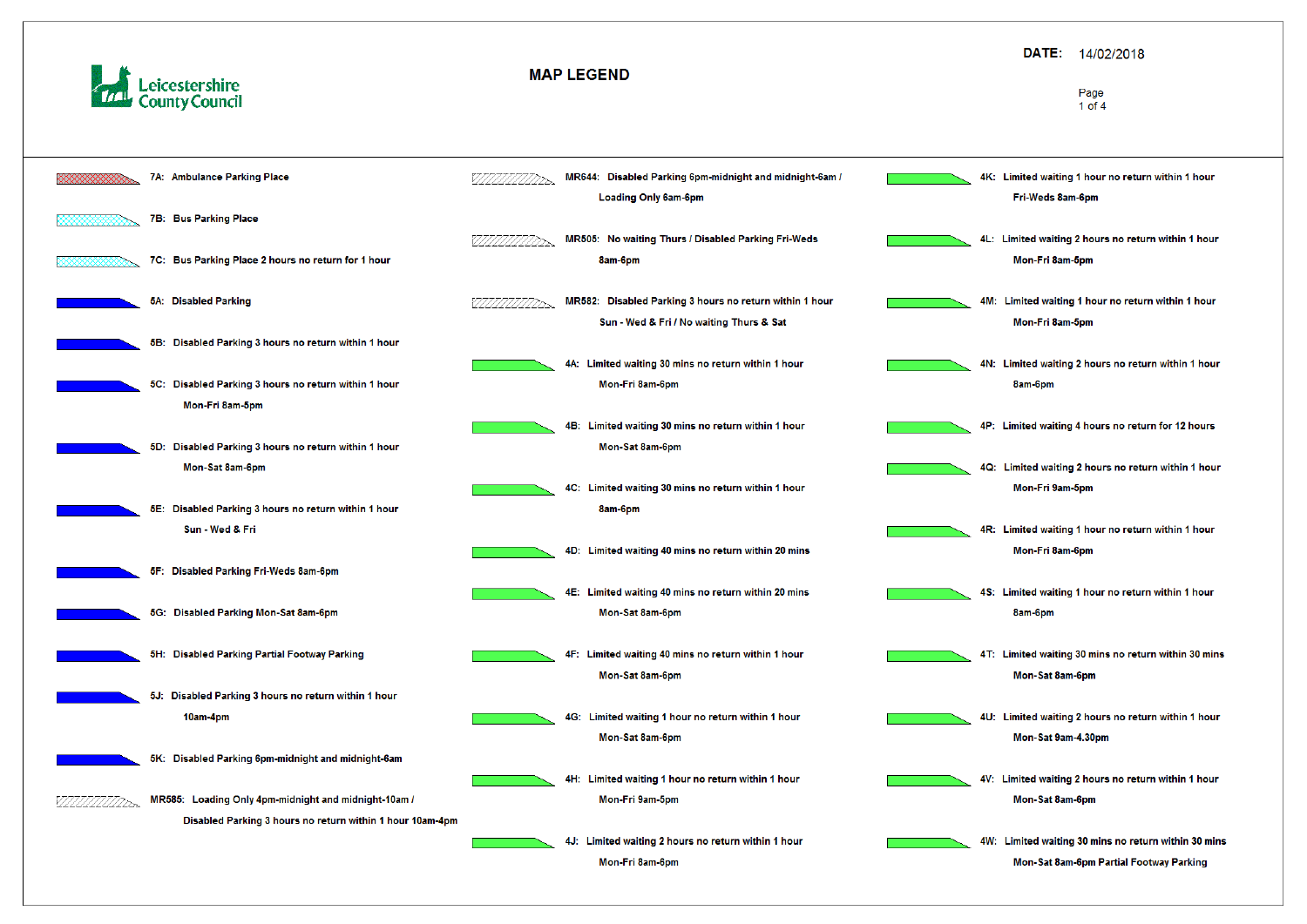![](_page_4_Picture_0.jpeg)

|  | 4X: Limited waiting 2 hours no return within 1 hour       |  | MR506: Limited waiting 1 hour no return within 1 hour   |  |
|--|-----------------------------------------------------------|--|---------------------------------------------------------|--|
|  | Mon-Fri 8am-6pm Partial Footway Parking                   |  | Fri-Weds 8am-6pm / No waiting Thurs                     |  |
|  |                                                           |  |                                                         |  |
|  | 4Y: Limited waiting 1 hour no return within 1 hour        |  | MR563: Limited waiting 2 hours no return within 1 hour  |  |
|  | Mon-Sat 3pm-6pm                                           |  | Mon-Sat 9am-4.30pm / No waiting / No Loading Mon-Sat    |  |
|  |                                                           |  | 7.30am-9am and 4.30pm-6pm                               |  |
|  | 6A: Limited waiting 1 hour no return within 1 hour        |  |                                                         |  |
|  | Mon-Sat 8am-6pm 01 Oct - 31 May except resident's parking |  | MR610: Limited waiting 1 hour no return within 1 hour   |  |
|  | permit holders                                            |  | Mon-Sat 8am-6pm / No stopping except taxis 6pm-midnight |  |
|  |                                                           |  | and midnight-8am                                        |  |
|  | 6B: Limited waiting 1 hour no return within 1 hour        |  |                                                         |  |
|  | Mon-Sat 8am-6pm except resident's parking permit holders  |  | 7D: Goods vehicles loading only 6am-6pm                 |  |
|  |                                                           |  |                                                         |  |
|  | 6C: Limited waiting 2 hours no return within 1 hour       |  | 7E: Goods vehicles loading only Mon-Sat 6am-6pm         |  |
|  | Mon-Sat 8am-6pm 01 Oct - 31 May except resident's parking |  |                                                         |  |
|  | permit holders                                            |  | 7F: Goods vehicles loading only Mon-Sat 8am-6pm         |  |
|  |                                                           |  |                                                         |  |
|  | 6D: Limited waiting 2 hours no return within 1 hour       |  | 7G: Loading Only 30 mins no return for 1 hour Mon-Sat   |  |
|  | Mon-Sat 8am-6pm except resident's parking permit holders  |  | 8am-6pm                                                 |  |
|  |                                                           |  |                                                         |  |
|  | 6E: Limited waiting 20 mins no return within 3 hours      |  | 7H: Loading Only 30 minutes no return for 30 minutes    |  |
|  | Mon-Sat 8am-6pm except resident's parking permit holders  |  |                                                         |  |
|  |                                                           |  | 7J: Loading Only 30 minutes no return for 30 minutes    |  |
|  | 6F: Limited waiting 30 mins no return within 1 hour       |  | 8am-6pm                                                 |  |
|  | Mon-Fri 9am-4pm except resident's parking permit holders  |  |                                                         |  |
|  |                                                           |  | 7K: Loading Only 4pm-midnight and midnight-10am         |  |
|  | MR616: Limited waiting 1 hour no return within 1 hour     |  |                                                         |  |
|  | Mon-Sat 3pm-6pm / Goods vehicles loading only 30 minutes  |  | 7L: Loading Only 5am-8am                                |  |
|  | no return for 30 mins Mon-Sat 9am-3pm                     |  |                                                         |  |
|  |                                                           |  | 7M: Loading Only 6am-6pm                                |  |
|  | MR623: Loading Only 30 minutes no return for 30 minutes   |  |                                                         |  |
|  | Mon-Sat 9am-3pm / Limited waiting 1 hour no return within |  | 7N: Loading Only at any time                            |  |
|  | 1 hour Mon-Sat 3pm-6pm                                    |  |                                                         |  |

## DATE: 14/02/2018

#### Page  $2$  of  $4$

- 7P: Loading Only Mon-Fri 10am-4pm
- 7Q: Loading Only Mon-Sat 8am-6pm
- 7W: Goods vehicles loading only 30 minutes no return for 30 mins Mon-Sat 9am-3pm
- 7Y: Loading Only 30 minutes no return for 30 minutes 6am-6pm
- 7Z: Loading Only 30 minutes no return for 30 minutes Mon-Sat 9am-3pm
- MR607: Loading Only Mon-Fri 10am-4pm / No waiting / No Loading Mon-Fri midnight-10am and 4pm-midnight and Sat Sun
- MR576: No stopping except taxis 6pm-midnight and midnight-6am / Loading Only 6am-6pm
- MR579: No stopping except taxis 8am-midnight and midnight-5am / Loading Only 5am-8am
- MR602: No stopping except taxis 6pm-midnight and midnight-8am / Goods vehicles loading only Mon-Sat 8am-6pm
- MR608: No stopping except taxis 6pm-midnight and midnight-6am / Goods vehicles loading only 6am-6pm
- MR625: Loading Only 30 minutes no return for 30 minutes 6am-6pm / No stopping except taxis 6pm-midnight and midnight-6am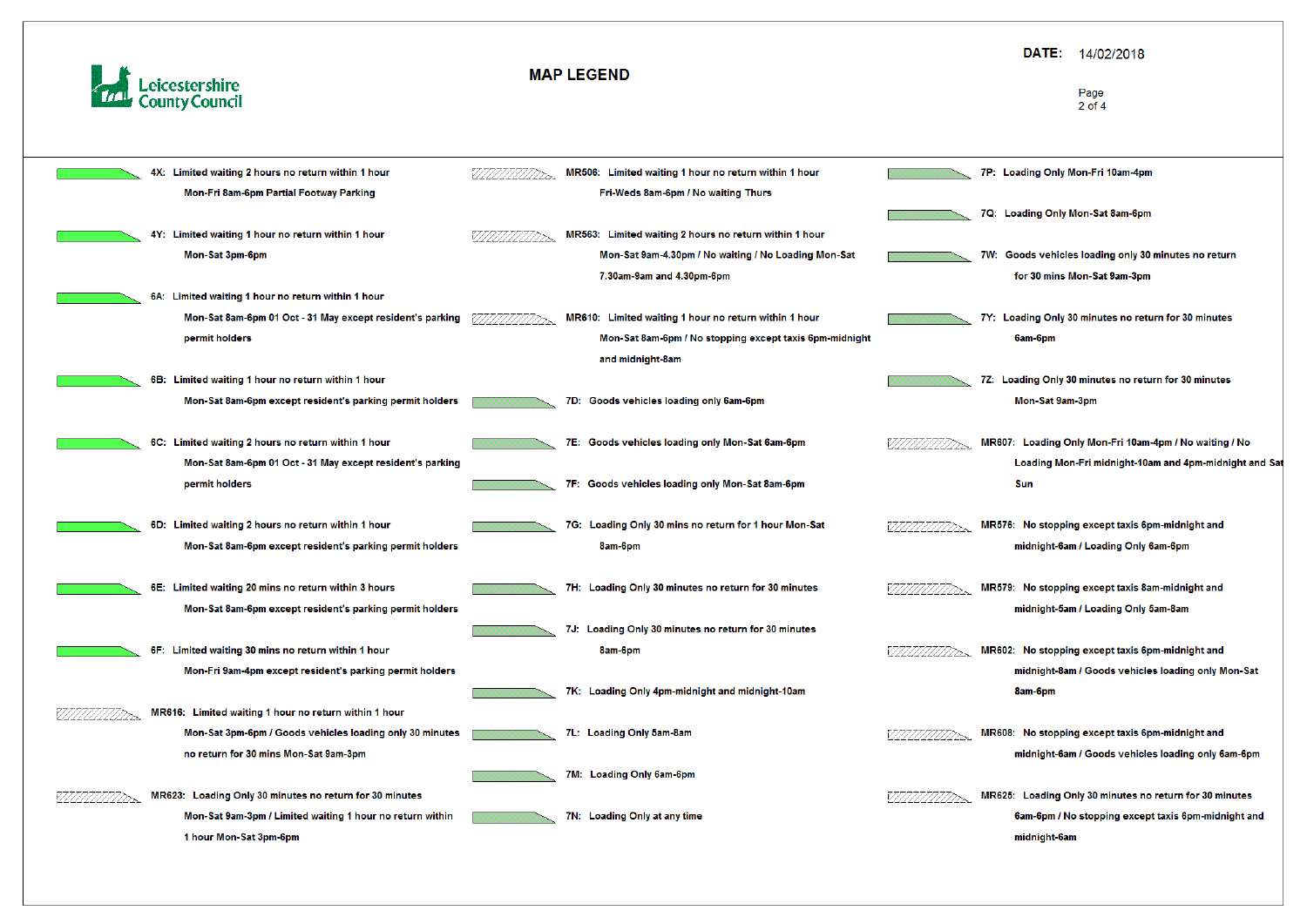![](_page_5_Picture_0.jpeg)

![](_page_5_Figure_2.jpeg)

#### DATE: 14/02/2018

Page 3 of 4

- 9B: Parking Place Solo Motorcycles
- 9C: Parking Place Partial Footway Parking
- MR593: Pedestrian & Cycle Zone Sun Wed & Fri midnight-10am and 4pm-midnight and Thurs & Sat midnight-2am and 8pm-midnight (Except for loading) / Pedestrian Zone Sun - Wed & Fri 10am-4pm and Thurs & S 2am-8pm
- PED1: Pedestrian & Cycle Zone (Except for access to off street premises)
- PED2: Pedestrian & Cycle Zone
- PED3: Pedestrian & Cycle Zone (Except for loading)
- PED4: Pedestrian Zone Sun Wed & Fri 10am-4pm and Thurs & Sat 2am-8pm
- PED5: Pedestrian & Cycle Zone Sun Wed & Fri midnight-10am and 4pm-midnight and Thurs & Sat midnight-2am and 8pm-midnight (Except for loading)
- PED6: Pedestrian & Cycle Zone (Except for loading (midnight - 10am & 4pm - midnight))
- PED7: Pedestrian Zone (Except for loading by permit holders (midnight - 10am & 4pm - midnight))
- PED8: Pedestrian Zone (Except for loading (midnight -10am & 4pm - midnight))